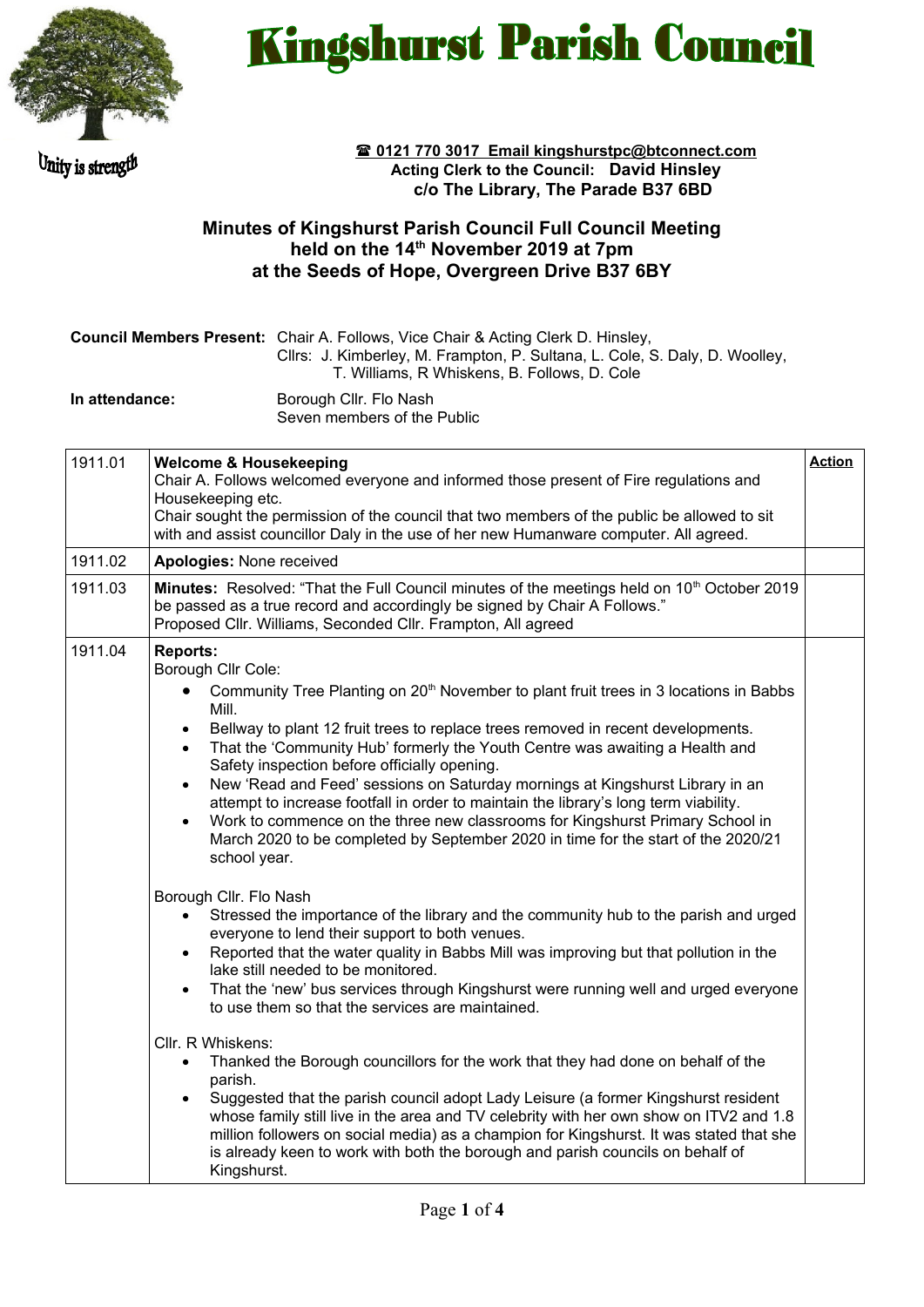| 1911.05                           | <b>Public Participation:</b><br>Pavilions Club Licensing hours:<br>Sam Frost of Meriden Drive asked for the council's support in opposing the proposed changes<br>in the licensing hours at the Pavilions Club citing that they would result in based on previous<br>evidence under the existing licence of:<br>Noise problems to even later into the night / early morning.<br>Parking congestion in Meriden Drive<br>$\bullet$<br>Broken glass and empty bottles in Meriden Drive and neighbouring gardens.<br>$\bullet$<br>The inability to use her garden in summer due to the level of noise from from the club.<br>$\bullet$<br>She added that several neighbours had registered complaints but that only hers had been<br>accepted. |                           |
|-----------------------------------|--------------------------------------------------------------------------------------------------------------------------------------------------------------------------------------------------------------------------------------------------------------------------------------------------------------------------------------------------------------------------------------------------------------------------------------------------------------------------------------------------------------------------------------------------------------------------------------------------------------------------------------------------------------------------------------------------------------------------------------------|---------------------------|
|                                   | Borough Cllr. Flo Nash advised that she and two or three others attend the Licensing Board<br>meeting to submit their objections in person on 20 <sup>th</sup> November.<br>Following further discussion it was resolved that 'Kingshurst Parish Council write to to the<br>SMBC Licensing Board in support of the residents opposition to the proposed changes in the<br>licensing hours at the Pavilions Club."                                                                                                                                                                                                                                                                                                                          | <b>Clerk</b>              |
|                                   | Proposed Cllr Kimberley, Seconded Cllr Sultana, All in Favour<br>Play equipment in the parks and tree stumps in Holliers Drive<br>John Shakespeare:<br>1. raised the issue broken / missing play equipment which he has regularly spoken<br>about<br>asked whether it is SMBC policy to leave one metre tall stumps when trees are<br>2.<br>removed as he considers those left in Holliers Drive to be dangerous and unsightly                                                                                                                                                                                                                                                                                                             |                           |
|                                   | Cllr. Sultana responded:<br>That he his in constant contact about this issue and that there are problems in<br>1.<br>obtaining spare parts and that even when equipment has been repaired it is<br>subsequently vandalised. He added that SMBC plans to install additional play<br>equipment and that he will monitor developments.<br>2. Stated that he and borough Cllr. Cole would investigate.                                                                                                                                                                                                                                                                                                                                         | <b>PS</b><br>PS/DC        |
|                                   | Cllr Whiskens asked whether it would be better to re-site the play areas?                                                                                                                                                                                                                                                                                                                                                                                                                                                                                                                                                                                                                                                                  |                           |
| 1911.06<br>1911.06.1<br>1911.06.2 | <b>Finance:</b><br>Resolved: "To accept the report of the RFO and approve the payments to be made for<br>November as recommended by the Finance Committee"<br>Resolved: "To move the parish council bank account to Unity Trust Bank recommended by the<br><b>Finance Committee"</b>                                                                                                                                                                                                                                                                                                                                                                                                                                                       | Clerk/<br><b>RFO</b>      |
| 1911.07                           | Events:<br>On behalf of the Events working party Cllr. L Cole reported:<br>The bugler needs to be booked for the 2020 Remembrance Day Parade<br>Seeds of Hope are unwilling to undertake the catering for the 2020 parade and that an<br>$\bullet$<br>alternative caterer will have to be found.<br>Lucy May is consulting the local primary schools to arrange dates for her animal<br>$\bullet$<br>shows. Yorkswood and St Anthonys before Christmas, Kingshurst after                                                                                                                                                                                                                                                                   | Clerk<br><b>EWP</b>       |
| 1911.08                           | <b>Allotments:</b><br>On behalf of the Allotments working party Cllr. Frampton reported:<br>An Allotment Holders Association would be set up in 2020 following the re-assignment AWP<br>$\bullet$<br>of plots in order to try to remove or reduce from the parish council and remove the<br>involvement of Gro Organic in administering the site.<br>Food grown on Jubilee Gardens had been donated St Barnabas and Kingshurst<br>$\bullet$                                                                                                                                                                                                                                                                                                |                           |
|                                   | Evangelical churches.<br>Most of the burnable rubbish had been incinerated and that he would take the metal<br>$\bullet$<br>and plastic items to local recycling site.<br>Notices where to be displayed to:<br>$\bullet$<br>1. inform plot holders that they are responsible for the safe disposal of their own<br>rubbish<br>2. inform the person who is leaving bags of kitchen waste by the gates that it is no<br>longer wanted                                                                                                                                                                                                                                                                                                        | <b>MF</b><br>Clerk/<br>MF |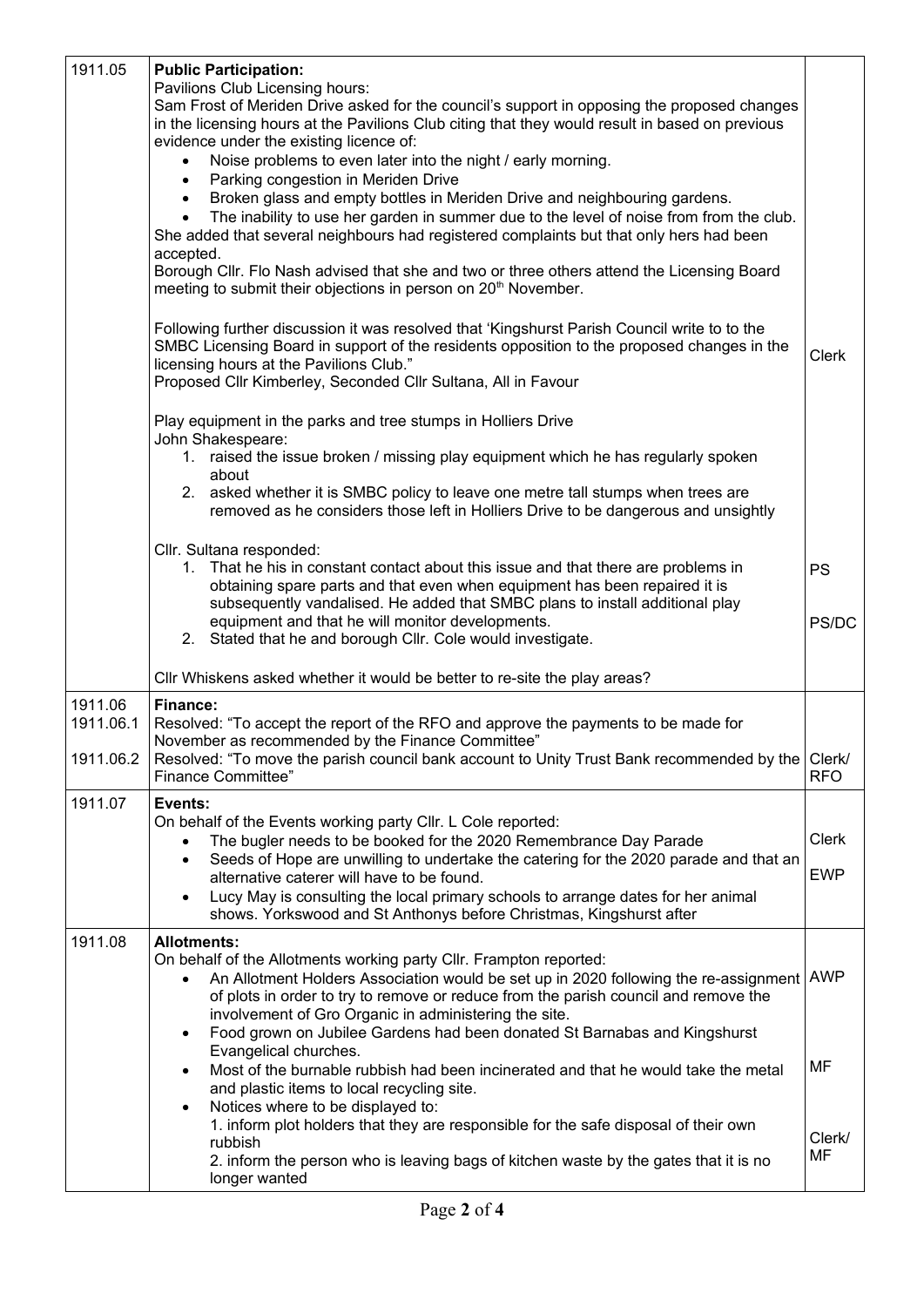|                                                             | Two taps are leaking but that repairs would be deferred until the new year as the<br>$\bullet$<br>water supply has been turned off at the mains for the winter months<br>Asked in volunteers were covered by the council's liability insurance – answer Yes<br>$\bullet$                                                                                                                                                                                                                                                                                                                                                                                                                                                                                                                                                                                                                                                      |                                                              |
|-------------------------------------------------------------|-------------------------------------------------------------------------------------------------------------------------------------------------------------------------------------------------------------------------------------------------------------------------------------------------------------------------------------------------------------------------------------------------------------------------------------------------------------------------------------------------------------------------------------------------------------------------------------------------------------------------------------------------------------------------------------------------------------------------------------------------------------------------------------------------------------------------------------------------------------------------------------------------------------------------------|--------------------------------------------------------------|
|                                                             | Resolved: "Two volunteers to be issued with keys to the allotment lock and that they will report<br>to the Allotments working party"<br>Proposed Cllr. Kimberley, Seconded Cllr. Williams, All in favour                                                                                                                                                                                                                                                                                                                                                                                                                                                                                                                                                                                                                                                                                                                      | Clerk/<br>MF                                                 |
| 1911.09                                                     | <b>Transport and Environmental:</b><br>Cllr. D Cole reported:<br>Bus services working well especially the X12 services<br>$\bullet$<br>Complaints that 55 service not running to time table but that it is the individual's<br>$\bullet$<br>responsibility to complain. The number is on the West Midlands Travel website                                                                                                                                                                                                                                                                                                                                                                                                                                                                                                                                                                                                     |                                                              |
|                                                             | Cllr. S Daly reported:<br>Someone was roaming the area in the early hours and breaking into cars and that<br>trying to report it using the 101 number was virtually impossible. Cllr. D Cole advised<br>using the West Midlands Police website is quick and easy.<br>Cllr D Cole to contact police to ascertain if a sergeant could attend the next meeting.                                                                                                                                                                                                                                                                                                                                                                                                                                                                                                                                                                  | DC                                                           |
|                                                             | Cllr P Sultana reported:<br>Complaints about play areas / equipment - issues being progressed (see also<br>$\bullet$<br>1911.05 above)<br>Water quality in Babbs Mill is improving and that the new reed beds are working well.<br>$\bullet$<br>That severe cases of 'dog fouling' can be treated with a spray.<br>$\bullet$<br>He has requested a Solar compacting bin for the North of the borough but that some<br>$\bullet$<br>of those installed in the South are not working very well<br>That volunteers had finished repainting the 'Community Hub' and that it was waiting<br>$\bullet$<br>for a Health and Safety inspection before reopening to the public<br>Babbs Mill had regained it's Green Flag status and that SMBC were to install a<br>$\bullet$<br>flagpole. (It was commented that one already exists close to the junction of Cookes                                                                   | <b>PS</b>                                                    |
|                                                             | Lane and Fordbridge Road                                                                                                                                                                                                                                                                                                                                                                                                                                                                                                                                                                                                                                                                                                                                                                                                                                                                                                      |                                                              |
| 1911.10                                                     | That the litter picking group had recently planted 500+ bulbs across the parish<br>$\bullet$<br>Documents/legislations:                                                                                                                                                                                                                                                                                                                                                                                                                                                                                                                                                                                                                                                                                                                                                                                                       |                                                              |
| 1911.10.1<br>1911.11<br>1911.11.1<br>1911.11.2<br>1911.11.3 | Western Power - Re Substation: Clerk to contact Richard Holt for progress report<br>Reports from members representing KPC on outside bodies:<br>Birmingham Airport Consultative Committee: Cllr D Cole reported:<br>Project Sampson the new baggage handling system for the North terminal is<br>$\bullet$<br>operational<br>Electric buses sourced from Poland are operational<br>$\bullet$<br>All ex Thomas Cook planes, services and slots have been taken up by other airlines<br>$\bullet$<br>Many new services have been introduced which will result in an extra 10000<br>$\bullet$<br>passengers using the airport<br><b>WALC/SAC:</b><br>Clerk to forward the minutes of the meeting of $23rd$ October 2019 when available<br><b>School Governors Reports:</b><br>Yorkswood: Chair Follows: Demolition of old buildings to start in near future which<br>could cause traffic congestion<br>Kingshurst: Cllr D. Cole: | <b>Clerk</b><br><b>Clerk</b>                                 |
| 1911.12<br>1911.12.1<br>1911.12.2<br>1911.12.3<br>1911.12.4 | Progress reports for information/action:<br>New Clerk position to be advertised: Job description, Person specification, Advert and<br>Recruitment pack under development. Job to be advertised when ready.<br>Storage: Location / Transport: Awaiting quote from Steve England of Raerose Limited<br>New computer software: Windows 10 upgrade has been done (free of charge) / accounting<br>software - clerk to arrange demonstrations of AdvantEDGE & Scribe packages<br>Scanner for archiving KPC documents: Council's existing printer/scanner may suffice -<br>clerk to investigate                                                                                                                                                                                                                                                                                                                                     | Clerk/<br><b>AF</b><br>Clerk<br><b>Clerk</b><br><b>Clerk</b> |